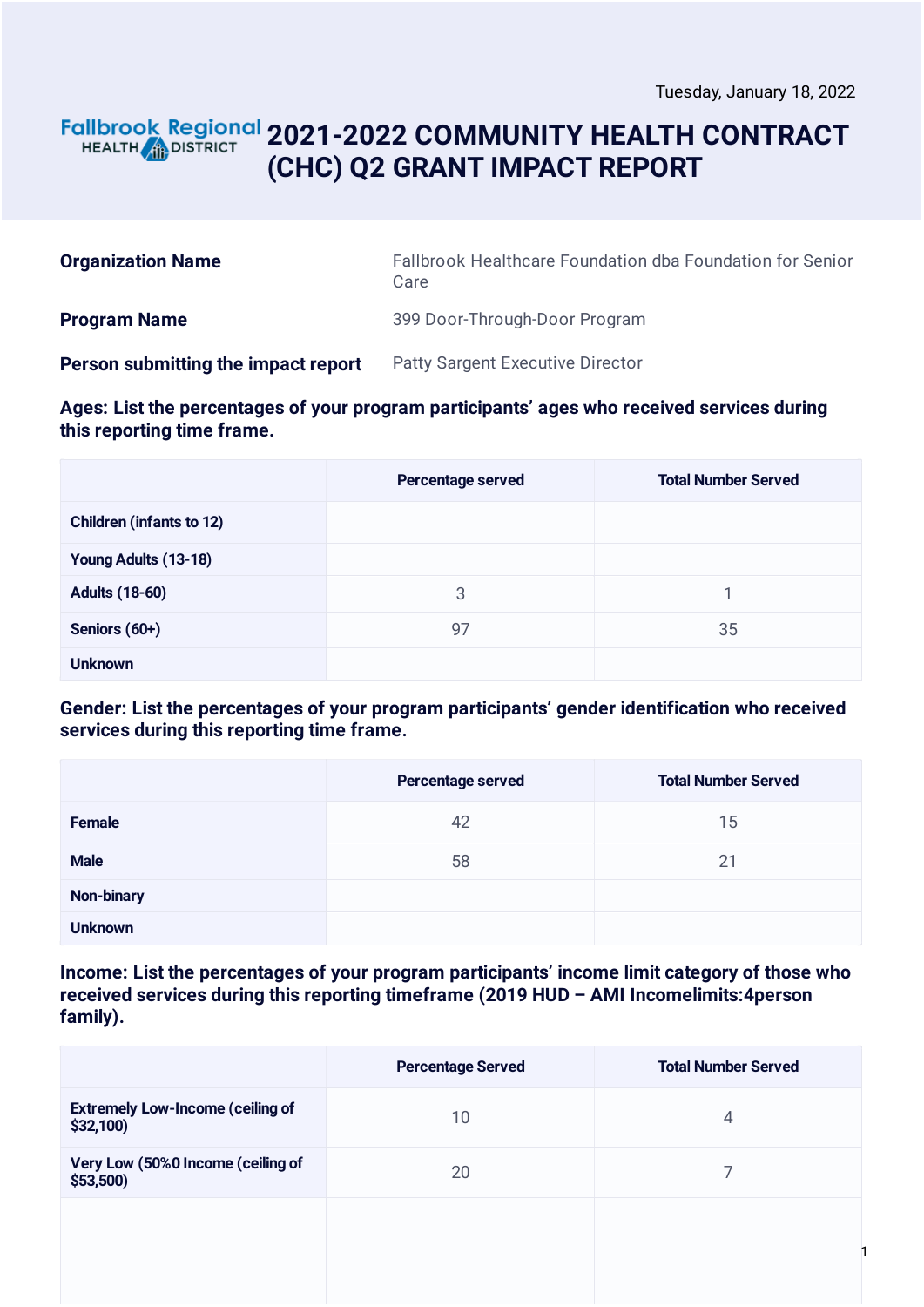|                                           | <b>Percentage Served</b> | <b>Total Number Served</b> |
|-------------------------------------------|--------------------------|----------------------------|
| Low (80%) Income (ceiling of<br>\$85,600) | 35                       | 12                         |
| <b>Higher than listed limits</b>          | 10                       | 4                          |
| <b>Unknown</b>                            | 25                       | 9                          |

**How many District residents directly benefited (participant/client)from this program:** 36

### **GOALS & OBJECTIVES**

### **Goal 1 & Objectives: From your application, please provide your measurable outcomes for each of your stated objectives.**

Goal 1: : The Door Through Door Program's goal is to provide timely and appropriate interventions for referred clients, to improve their safety and access to quality care.

Actions/Outcomes:

During the second quarter, we responded to 36 Door Through Door clients and/or referrals (26% of annual goal). Of these clients, 23 of them were referrals from North County Fire Department. Ten of these referrals were for seniors we had never met. The remainder were referred to us via family members or other sources. While we reached out to 36 clients, we engaged in some manner with 94% of them. (It is sometimes the case that by the time we receive a referral, the client has already been discharged and has appropriate care in place with no further needs.)

Our interaction with hospitalized clients and/or their family members often leads us to recognize that the hospital's/SNF's plans for the client's discharge are not going to result in a safe situation. Often this has to do with homecare that cannot be put in place in time, a home environment that is not a safe place for recovery, or a physical condition that requires a higher level of support or care than can be safely managed at home. This quarter we intervened in the discharge plans for 17 of these clients, helping educate family members, and sometimes, discharge planners about their options and next steps. We were able to successfully facilitate an alternative, safer plan of action than what was initially planned prior to our engagement, for 6 (or 35%) of those clients.

For each client we engage with, we record the types of services and/or referrals we provide to them. Of the 36 clients reached, we provided 160 services or referrals, or interactions with other agencies, as shown below.

Discussion regarding Dementia - 2 Diabetes – 3 Falls prevention – 14 Hypertension – 4  $Food - 6$ Housing Assistance – 5 Hospital Palomar – 11 Hospital Temecula – 26 Hospital Other – 12  $VA - 2$ Home Health – 6 Skilled Nursing Other than Fallbrook – 35 Hospice Care – 8  $IHSS - 1$ NCFPD Fire – 9 Caregiver – 12 Medi-Cal – 3 Insurance – 7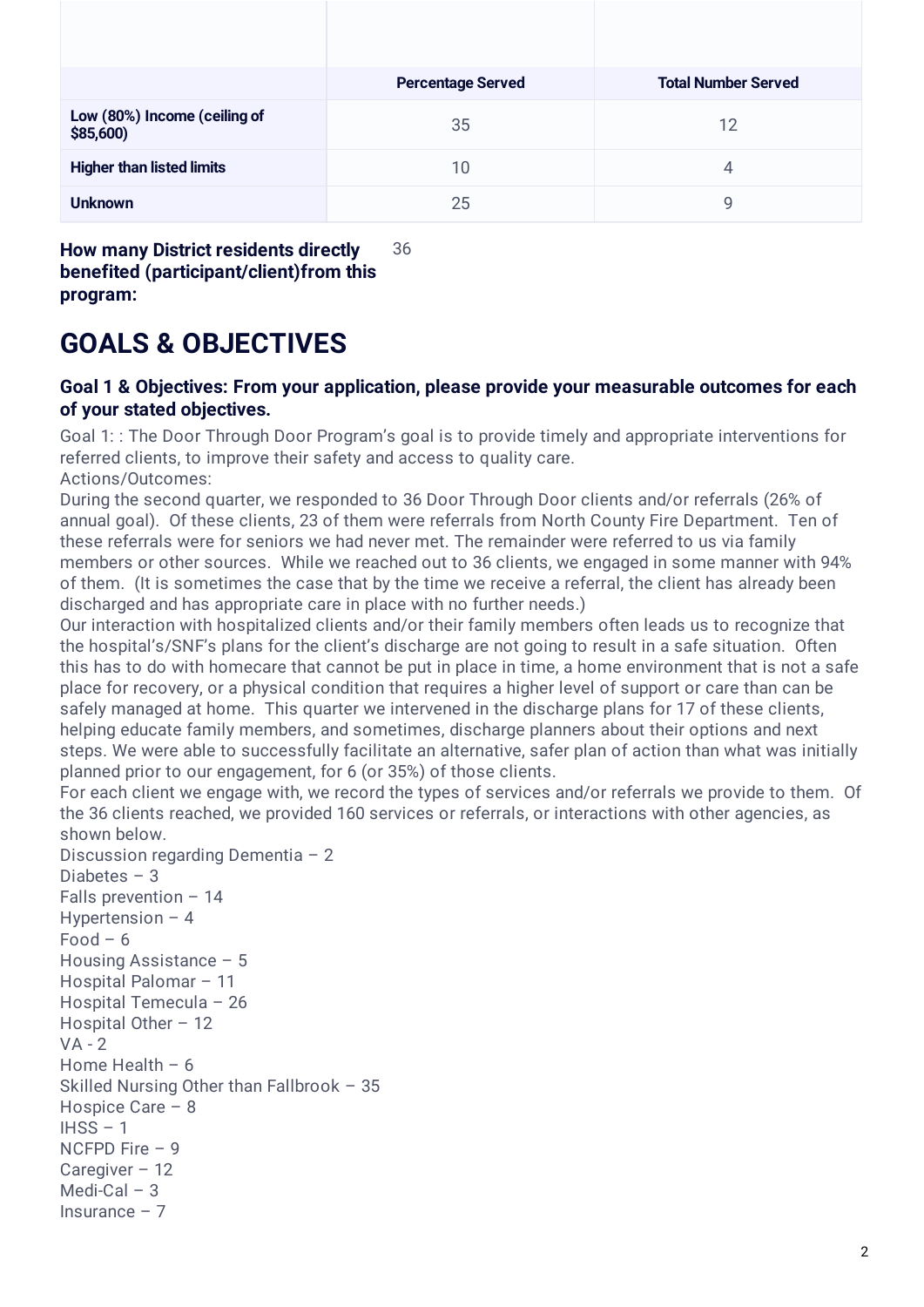Financial – 6 Legal  $-2$ Social Security – 1 Transportation – 4 Other  $-8$ 

# **PARTICIPANT SUCCESS STORY**

### **Participant Success Story:**

One of our Door Through Door clients is currently undergoing cancer treatment. His immune system is very low. After a hospitalization for major depression, we helped him get connected to mental health support case management. We also began supporting his well-being with our grocery delivery program. We continue regular support calls to check in on him. Prior to his cancer diagnosis, we also helped him get connected to volunteer opportunities in the community. His family is out of state, but caring and involved as much as possible. We communicate with family regularly and provide home visits to evaluate his condition if/when we or his family become concerned about his depression.

# **ACKNOWLEDGEMENT**

### **Please describe how the Fallbrook Regional Health District's investment in this program was acknowledged during this reporting timeframe.**

We acknowledged the District in the following ways throughout the quarter:

The FRHD logo was affixed to the sides of our Care Vans.

We included the FRHD logo and official sponsor designation in all emails from every staff member. Our organization and specific Care Van program brochure featured the FRHD logo and official sponsor language.

The FRHD logo and sponsorship support status appears on our website.

We promoted District events on a monthly basis via Social Media

We thanked and acknowledged FRHD for their support in social media

We thanked and acknowledged FRHD in an email blast to > 3000

We thanked and acknowledged FRHD at our Donor Appreciated dinner, in writing and verbally